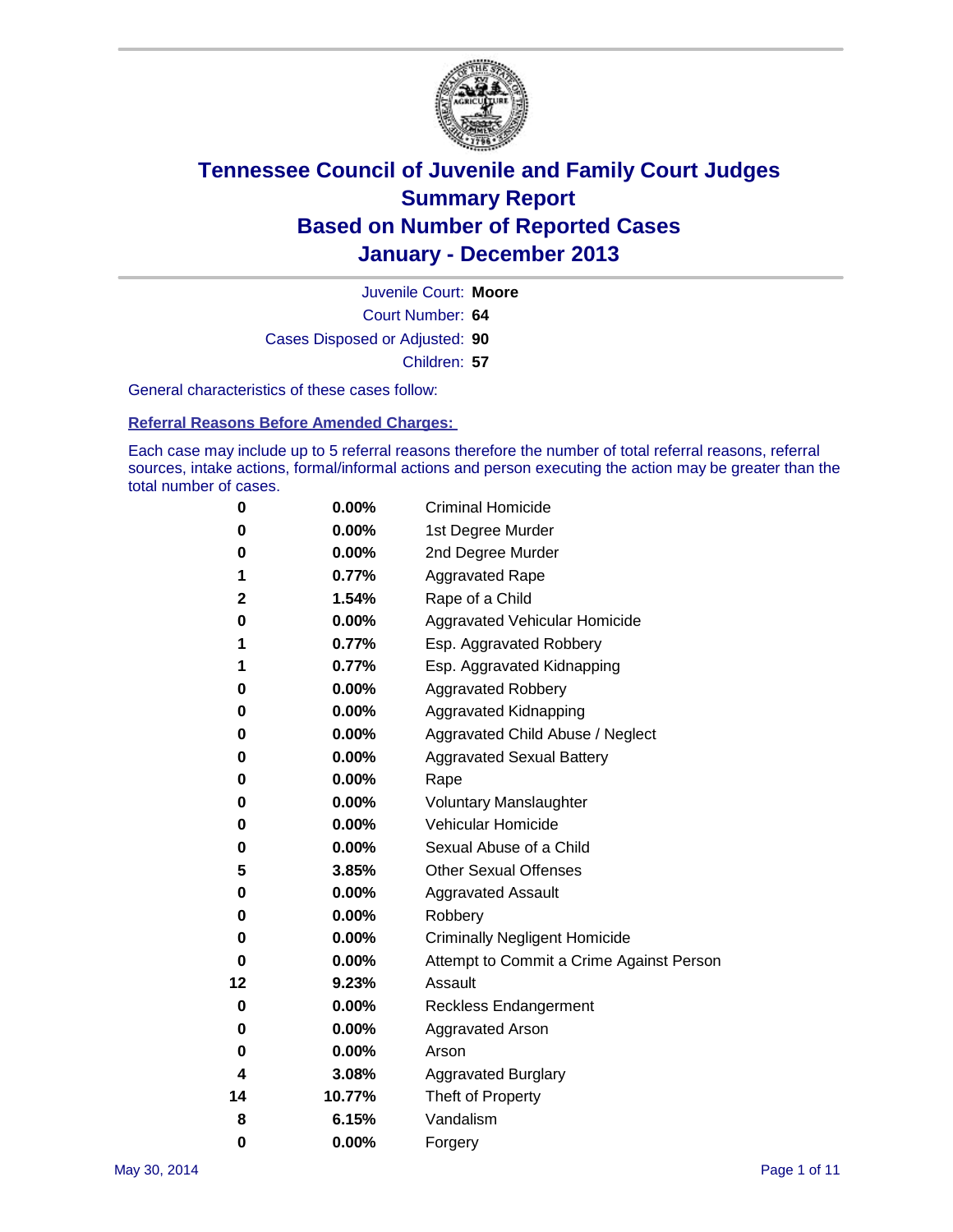

Court Number: **64** Juvenile Court: **Moore** Cases Disposed or Adjusted: **90** Children: **57**

#### **Referral Reasons Before Amended Charges:**

Each case may include up to 5 referral reasons therefore the number of total referral reasons, referral sources, intake actions, formal/informal actions and person executing the action may be greater than the total number of cases.

| 0  | 0.00%    | <b>Worthless Checks</b>                                     |
|----|----------|-------------------------------------------------------------|
| 0  | 0.00%    | Illegal Possession / Fraudulent Use of Credit / Debit Cards |
| 5  | 3.85%    | <b>Burglary</b>                                             |
| 0  | 0.00%    | Unauthorized Use of a Vehicle                               |
| 0  | 0.00%    | <b>Cruelty to Animals</b>                                   |
| 0  | $0.00\%$ | Sale of Controlled Substances                               |
| 0  | 0.00%    | <b>Other Drug Offenses</b>                                  |
| 11 | 8.46%    | Possession of Controlled Substances                         |
| 5  | 3.85%    | <b>Criminal Attempt</b>                                     |
| 2  | 1.54%    | Carrying Weapons on School Property                         |
| 1  | 0.77%    | Unlawful Carrying / Possession of a Weapon                  |
| 0  | 0.00%    | <b>Evading Arrest</b>                                       |
| 0  | $0.00\%$ | Escape                                                      |
| 0  | 0.00%    | Driving Under Influence (DUI)                               |
| 21 | 16.15%   | Possession / Consumption of Alcohol                         |
| 0  | $0.00\%$ | Resisting Stop, Frisk, Halt, Arrest or Search               |
| 0  | $0.00\%$ | <b>Aggravated Criminal Trespass</b>                         |
| 3  | 2.31%    | Harassment                                                  |
| 0  | $0.00\%$ | Failure to Appear                                           |
| 0  | $0.00\%$ | Filing a False Police Report                                |
| 0  | 0.00%    | Criminal Impersonation                                      |
| 11 | 8.46%    | <b>Disorderly Conduct</b>                                   |
| 1  | 0.77%    | <b>Criminal Trespass</b>                                    |
| 0  | $0.00\%$ | <b>Public Intoxication</b>                                  |
| 0  | $0.00\%$ | Gambling                                                    |
| 0  | $0.00\%$ | Traffic                                                     |
| 0  | 0.00%    | Local Ordinances                                            |
| 0  | 0.00%    | Violation of Wildlife Regulations                           |
| 0  | 0.00%    | Contempt of Court                                           |
| 1  | 0.77%    | Violation of Probation                                      |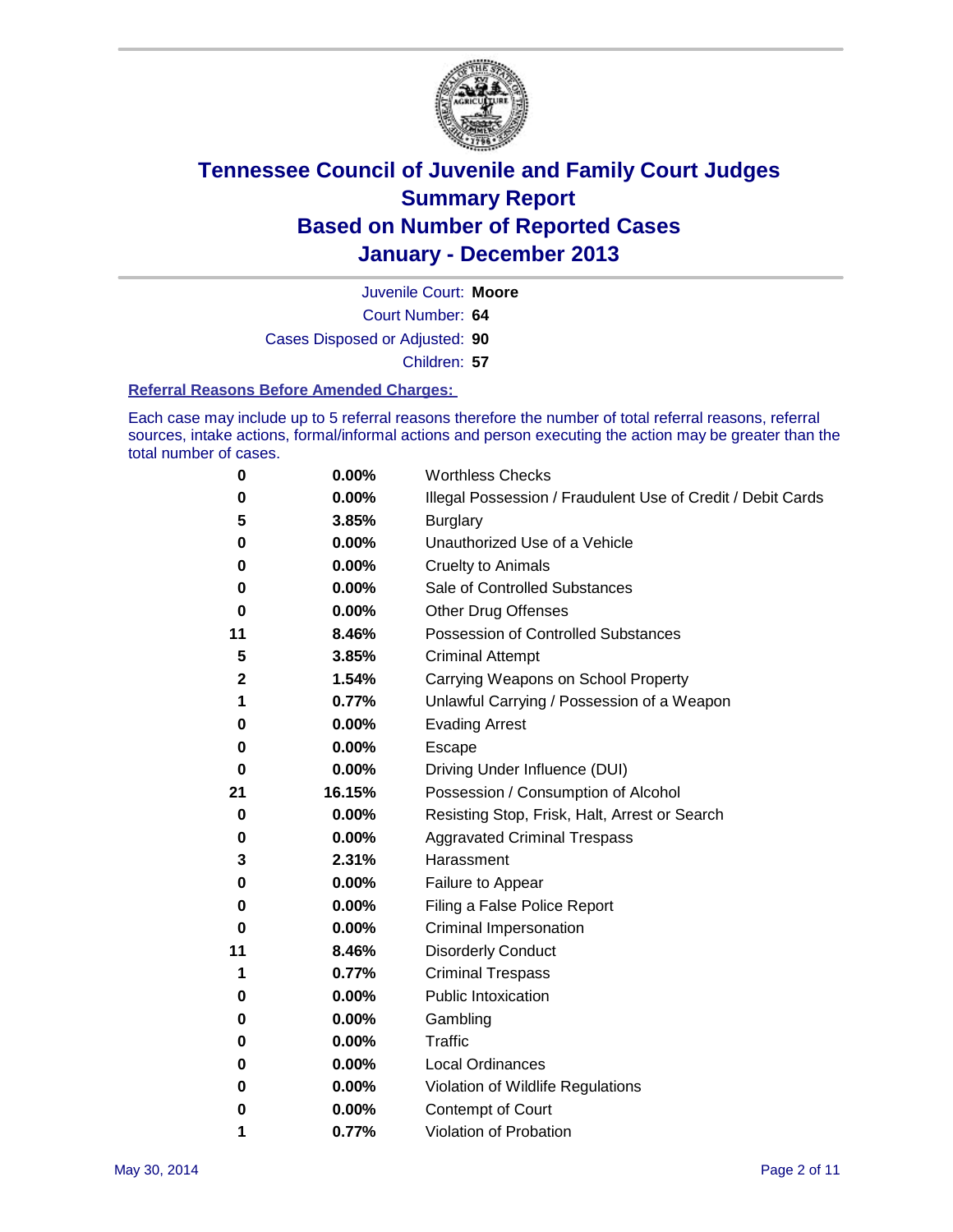

Court Number: **64** Juvenile Court: **Moore** Cases Disposed or Adjusted: **90** Children: **57**

#### **Referral Reasons Before Amended Charges:**

Each case may include up to 5 referral reasons therefore the number of total referral reasons, referral sources, intake actions, formal/informal actions and person executing the action may be greater than the total number of cases.

| 130         | 100.00%        | <b>Total Referrals</b>                                 |
|-------------|----------------|--------------------------------------------------------|
| 0           | 0.00%          | Other                                                  |
| 0           | 0.00%          | <b>Consent to Marry</b>                                |
| 0           | 0.00%          | <b>Request for Medical Treatment</b>                   |
| 0           | 0.00%          | <b>Child Support</b>                                   |
| 0           | 0.00%          | Paternity / Legitimation                               |
| 0           | 0.00%          | Visitation                                             |
| 0           | 0.00%          | Custody                                                |
| 0           | 0.00%          | <b>Foster Care Review</b>                              |
| 0           | 0.00%          | <b>Administrative Review</b>                           |
| 0           | 0.00%          | <b>Judicial Review</b>                                 |
| 0           | 0.00%          | Violation of Informal Adjustment                       |
| 0           | 0.00%          | <b>Violation of Pretrial Diversion</b>                 |
| 0           | 0.00%          | <b>Termination of Parental Rights</b>                  |
| 0           | 0.00%          | Dependency / Neglect                                   |
| 0           | 0.00%          | <b>Physically Abused Child</b>                         |
| 0           | 0.00%          | Sexually Abused Child                                  |
| 1           | 0.77%          | Violation of Curfew                                    |
| 0           | 0.00%          | Violation of a Valid Court Order                       |
| 9           | 0.00%<br>6.92% | Out-of-State Runaway<br>Possession of Tobacco Products |
| 0<br>0      | 0.00%          | In-State Runaway                                       |
| 4           | 3.08%          | Truancy                                                |
| 5           | 3.85%          | <b>Unruly Behavior</b>                                 |
| $\mathbf 2$ | 1.54%          | Violation of Aftercare                                 |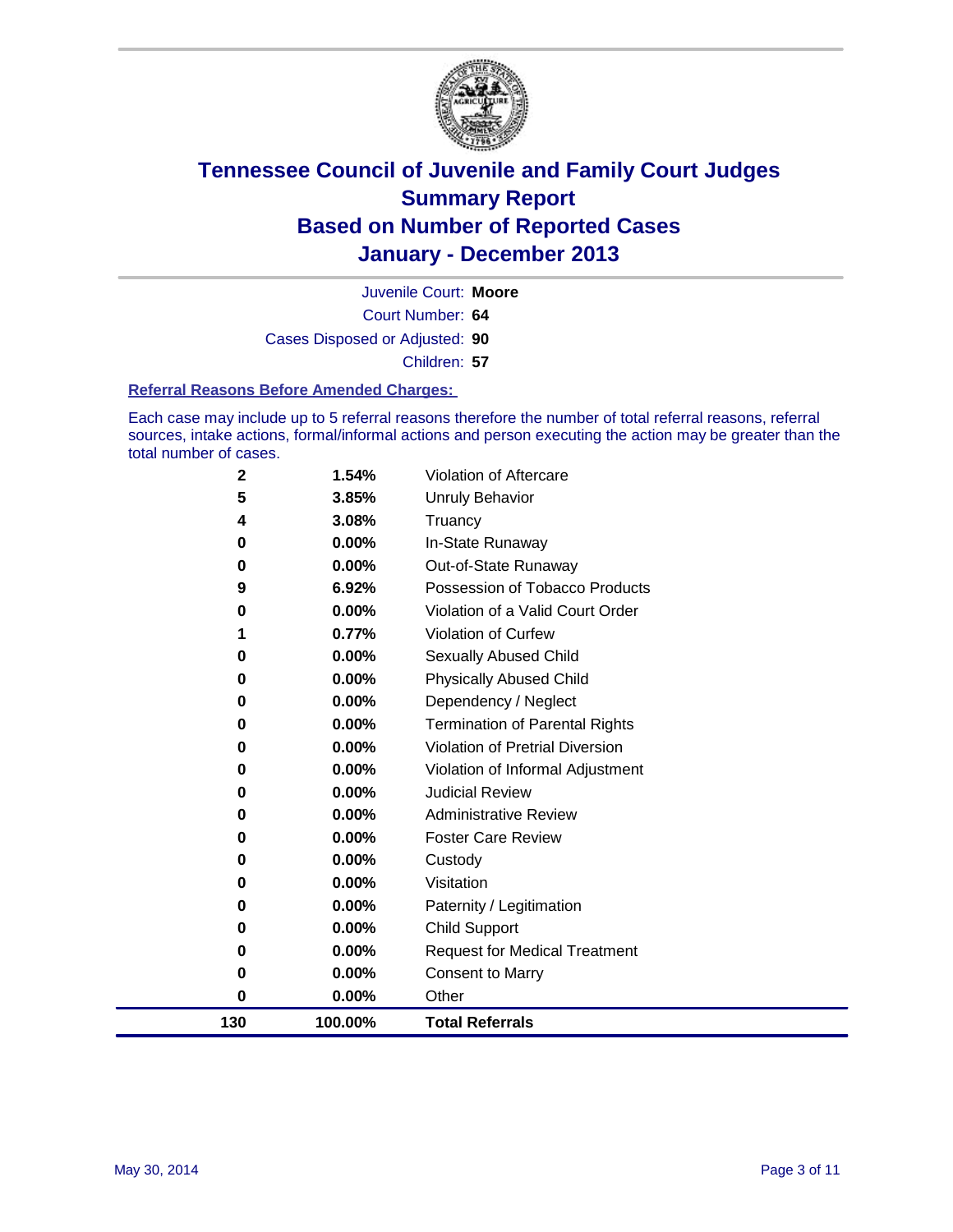

|                            |                                | Juvenile Court: Moore             |  |  |  |  |
|----------------------------|--------------------------------|-----------------------------------|--|--|--|--|
|                            |                                | Court Number: 64                  |  |  |  |  |
|                            | Cases Disposed or Adjusted: 90 |                                   |  |  |  |  |
|                            |                                | Children: 57                      |  |  |  |  |
| <b>Referral Sources: 1</b> |                                |                                   |  |  |  |  |
| 125                        | 96.15%                         | Law Enforcement                   |  |  |  |  |
| 0                          | $0.00\%$                       | Parents                           |  |  |  |  |
| 0                          | $0.00\%$                       | <b>Relatives</b>                  |  |  |  |  |
| 0                          | $0.00\%$                       | Self                              |  |  |  |  |
| 1                          | 0.77%                          | School                            |  |  |  |  |
| 0                          | $0.00\%$                       | <b>CSA</b>                        |  |  |  |  |
| $\mathbf{2}$               | 1.54%                          | <b>DCS</b>                        |  |  |  |  |
| 0                          | $0.00\%$                       | <b>Other State Department</b>     |  |  |  |  |
| 0                          | $0.00\%$                       | <b>District Attorney's Office</b> |  |  |  |  |
| 0                          | $0.00\%$                       | <b>Court Staff</b>                |  |  |  |  |
| O                          | $0.00\%$                       | Social Agency                     |  |  |  |  |
| 0                          | $0.00\%$                       | <b>Other Court</b>                |  |  |  |  |
|                            |                                |                                   |  |  |  |  |

| 130          | 100.00%  | <b>Total Referral Sources</b> |  |
|--------------|----------|-------------------------------|--|
| 0            | $0.00\%$ | Other                         |  |
| 0            | $0.00\%$ | <b>Unknown</b>                |  |
| 0            | $0.00\%$ | Hospital                      |  |
| $\mathbf{2}$ | 1.54%    | Child & Parent                |  |
| 0            | $0.00\%$ | Victim                        |  |

### **Age of Child at Referral: 2**

| 57 | 100.00%  | <b>Total Child Count</b> |
|----|----------|--------------------------|
| 0  | 0.00%    | <b>Unknown</b>           |
| 0  | 0.00%    | Ages 19 and Over         |
| 12 | 21.05%   | Ages 17 through 18       |
| 29 | 50.88%   | Ages 15 through 16       |
| 12 | 21.05%   | Ages 13 through 14       |
| 4  | 7.02%    | Ages 11 through 12       |
| 0  | $0.00\%$ | Ages 10 and Under        |

<sup>1</sup> If different than number of Referral Reasons (130), verify accuracy of your court's data.

<sup>2</sup> One child could be counted in multiple categories, verify accuracy of your court's data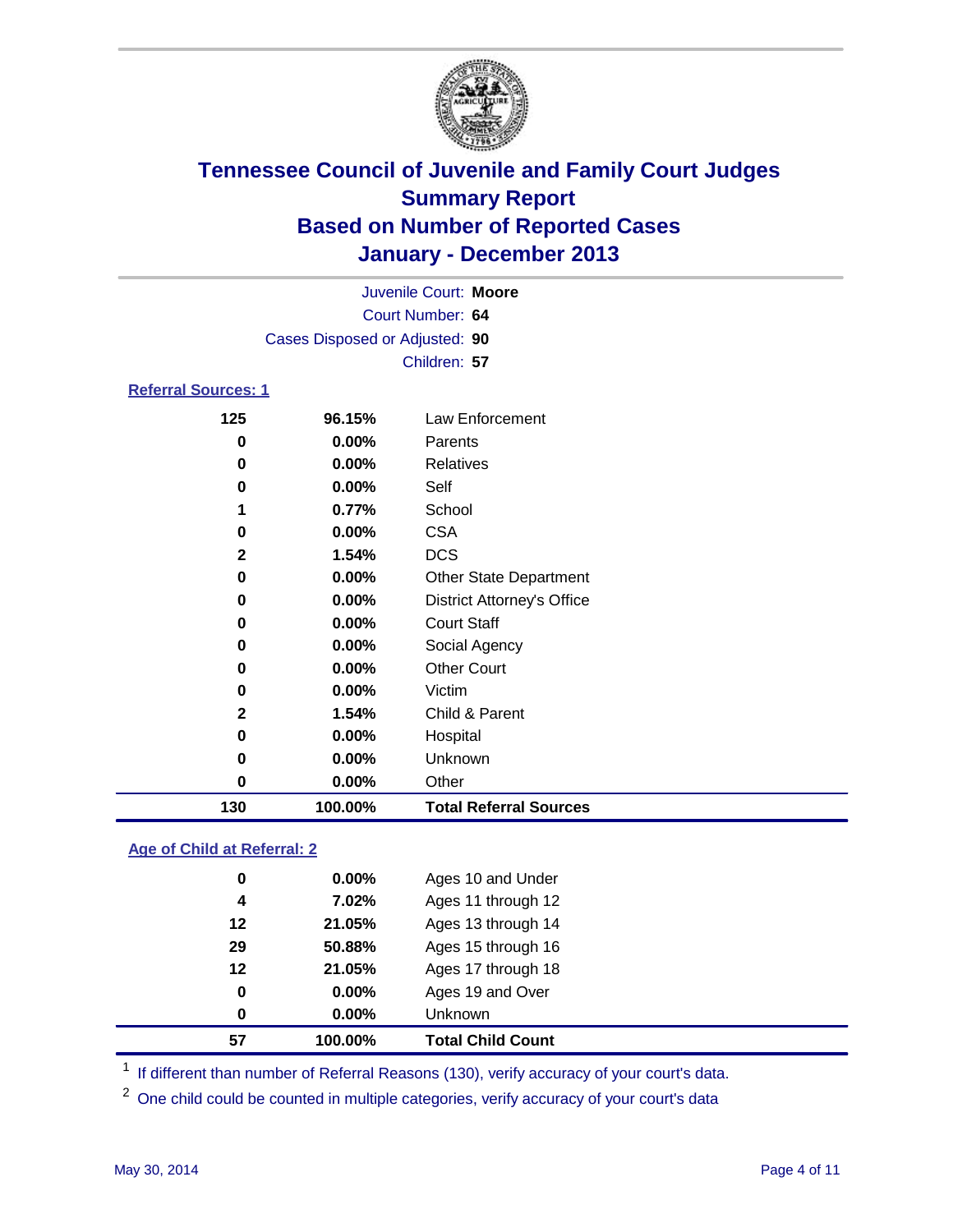

|                                         | Juvenile Court: Moore |                          |  |  |  |
|-----------------------------------------|-----------------------|--------------------------|--|--|--|
|                                         | Court Number: 64      |                          |  |  |  |
| Cases Disposed or Adjusted: 90          |                       |                          |  |  |  |
|                                         |                       | Children: 57             |  |  |  |
| Sex of Child: 1                         |                       |                          |  |  |  |
| 41                                      | 71.93%                | Male                     |  |  |  |
| 16                                      | 28.07%                | Female                   |  |  |  |
| $\mathbf 0$                             | 0.00%                 | Unknown                  |  |  |  |
| 57                                      | 100.00%               | <b>Total Child Count</b> |  |  |  |
| Race of Child: 1                        |                       |                          |  |  |  |
| 55                                      | 96.49%                | White                    |  |  |  |
| 1                                       | 1.75%                 | African American         |  |  |  |
| $\bf{0}$                                | 0.00%                 | Native American          |  |  |  |
| 0                                       | 0.00%                 | Asian                    |  |  |  |
| 1                                       | 1.75%                 | Mixed                    |  |  |  |
| 0                                       | 0.00%                 | Unknown                  |  |  |  |
| 57                                      | 100.00%               | <b>Total Child Count</b> |  |  |  |
| <b>Hispanic Origin: 1</b>               |                       |                          |  |  |  |
| 0                                       | 0.00%                 | Yes                      |  |  |  |
| 57                                      | 100.00%               | <b>No</b>                |  |  |  |
| $\mathbf 0$                             | 0.00%                 | Unknown                  |  |  |  |
| 57                                      | 100.00%               | <b>Total Child Count</b> |  |  |  |
| <b>School Enrollment of Children: 1</b> |                       |                          |  |  |  |
| 55                                      | 96.49%                | Yes                      |  |  |  |
| 0                                       | 0.00%                 | <b>No</b>                |  |  |  |
| $\mathbf{2}$                            | 3.51%                 | Unknown                  |  |  |  |
| 57                                      | 100.00%               | <b>Total Child Count</b> |  |  |  |

One child could be counted in multiple categories, verify accuracy of your court's data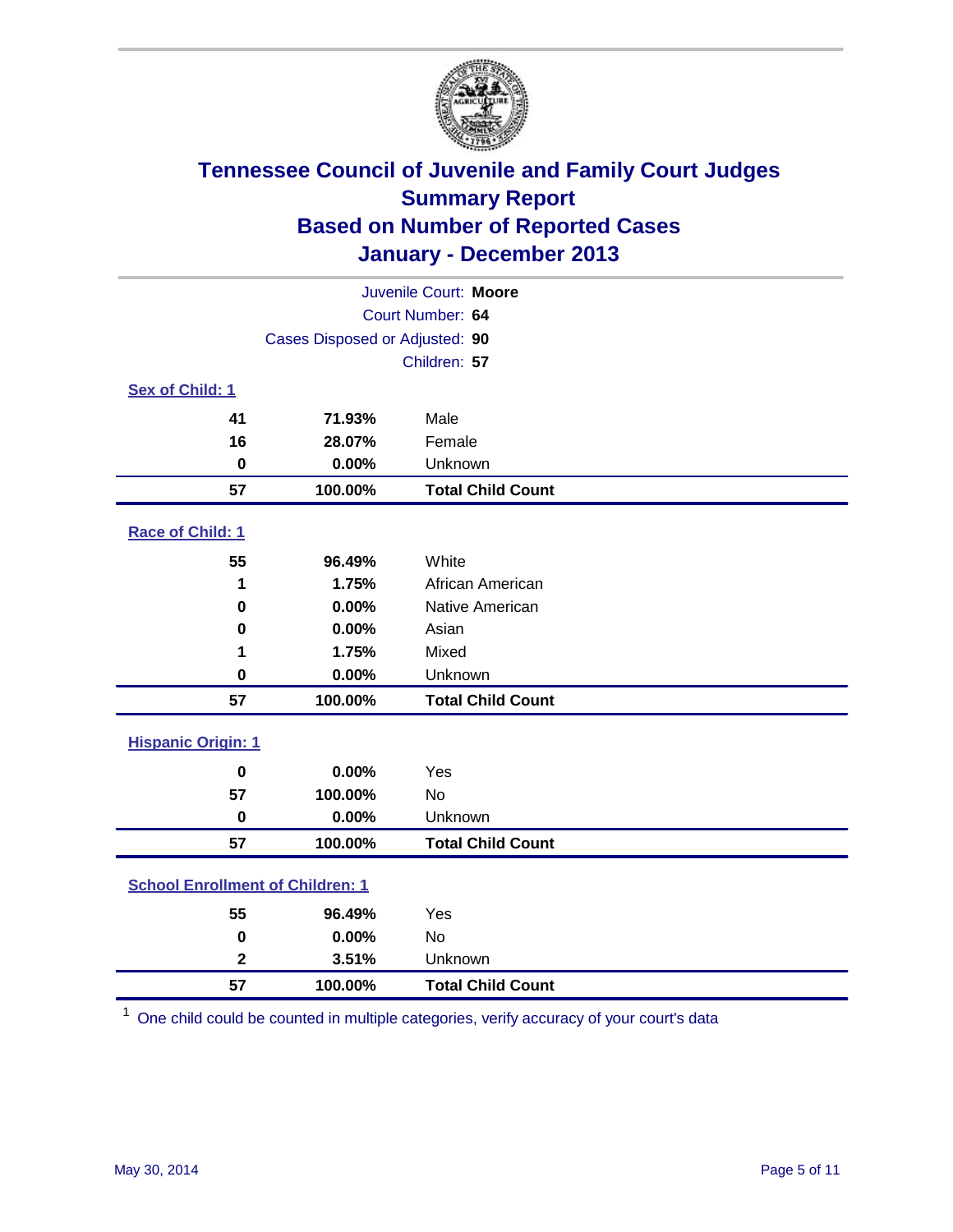

Court Number: **64** Juvenile Court: **Moore** Cases Disposed or Adjusted: **90** Children: **57**

### **Living Arrangement of Child at Time of Referral: 1**

| 57           | 100.00%  | <b>Total Child Count</b>     |
|--------------|----------|------------------------------|
| 0            | $0.00\%$ | Other                        |
| 5            | 8.77%    | Unknown                      |
| 0            | $0.00\%$ | Independent                  |
| 0            | $0.00\%$ | In an Institution            |
| 0            | $0.00\%$ | In a Residential Center      |
| 0            | $0.00\%$ | In a Group Home              |
| 0            | $0.00\%$ | With Foster Family           |
| 0            | 0.00%    | <b>With Adoptive Parents</b> |
| 1            | 1.75%    | <b>With Relatives</b>        |
| 5            | 8.77%    | <b>With Father</b>           |
| 26           | 45.61%   | With Mother                  |
| 3            | 5.26%    | With Mother and Stepfather   |
| $\mathbf{2}$ | 3.51%    | With Father and Stepmother   |
| 15           | 26.32%   | With Both Biological Parents |
|              |          |                              |

### **Type of Detention: 2**

| 90 | 100.00%  | <b>Total Detention Count</b> |
|----|----------|------------------------------|
| 0  | 0.00%    | Other                        |
| 84 | 93.33%   | Does Not Apply               |
| 0  | $0.00\%$ | <b>Unknown</b>               |
| 0  | $0.00\%$ | <b>Psychiatric Hospital</b>  |
| 0  | 0.00%    | Jail - No Separation         |
| 0  | 0.00%    | Jail - Partial Separation    |
| 0  | 0.00%    | Jail - Complete Separation   |
| 6  | 6.67%    | Juvenile Detention Facility  |
| 0  | 0.00%    | Non-Secure Placement         |
|    |          |                              |

<sup>1</sup> One child could be counted in multiple categories, verify accuracy of your court's data

<sup>2</sup> If different than number of Cases (90) verify accuracy of your court's data.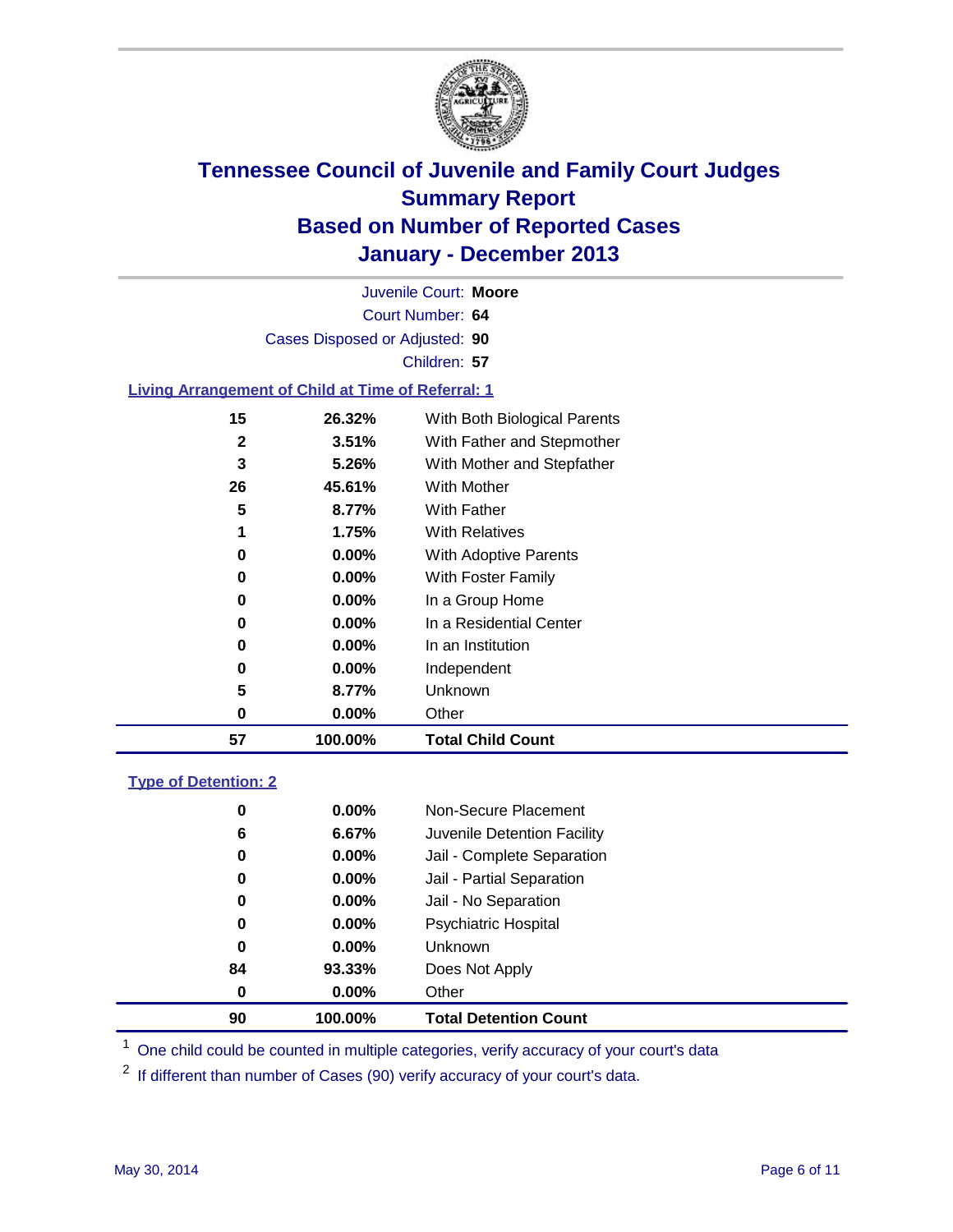

|                                                    | Juvenile Court: Moore |                                      |  |  |  |
|----------------------------------------------------|-----------------------|--------------------------------------|--|--|--|
|                                                    | Court Number: 64      |                                      |  |  |  |
| Cases Disposed or Adjusted: 90                     |                       |                                      |  |  |  |
|                                                    |                       | Children: 57                         |  |  |  |
| <b>Placement After Secure Detention Hearing: 1</b> |                       |                                      |  |  |  |
| 3                                                  | 3.33%                 | Returned to Prior Living Arrangement |  |  |  |
| 0                                                  | 0.00%                 | Juvenile Detention Facility          |  |  |  |
| 0                                                  | 0.00%                 | Jail                                 |  |  |  |
| 0                                                  | 0.00%                 | Shelter / Group Home                 |  |  |  |
| 0                                                  | 0.00%                 | <b>Foster Family Home</b>            |  |  |  |
| 0                                                  | 0.00%                 | <b>Psychiatric Hospital</b>          |  |  |  |
|                                                    | 1.11%                 | Unknown                              |  |  |  |
| 86                                                 | 95.56%                | Does Not Apply                       |  |  |  |
| 0                                                  | 0.00%                 | Other                                |  |  |  |
| 90                                                 | 100.00%               | <b>Total Placement Count</b>         |  |  |  |
|                                                    |                       |                                      |  |  |  |
| <b>Intake Actions: 2</b>                           |                       |                                      |  |  |  |
| 121                                                | 93.08%                | <b>Petition Filed</b>                |  |  |  |
| 0                                                  | 0.00%                 | <b>Motion Filed</b>                  |  |  |  |
| 8                                                  | 6.15%                 | <b>Citation Processed</b>            |  |  |  |
| $\bf{0}$                                           | 0.00%                 | Notification of Paternity Processed  |  |  |  |
| 0                                                  | 0.00%                 | Scheduling of Judicial Review        |  |  |  |
| 1                                                  | 0.77%                 | Scheduling of Administrative Review  |  |  |  |
| 0                                                  | 0.00%                 | Scheduling of Foster Care Review     |  |  |  |
| 0                                                  |                       | Unknown                              |  |  |  |
|                                                    | 0.00%                 |                                      |  |  |  |
| 0                                                  | 0.00%                 | Does Not Apply                       |  |  |  |
| 0                                                  | 0.00%                 | Other                                |  |  |  |

<sup>1</sup> If different than number of Cases (90) verify accuracy of your court's data.

<sup>2</sup> If different than number of Referral Reasons (130), verify accuracy of your court's data.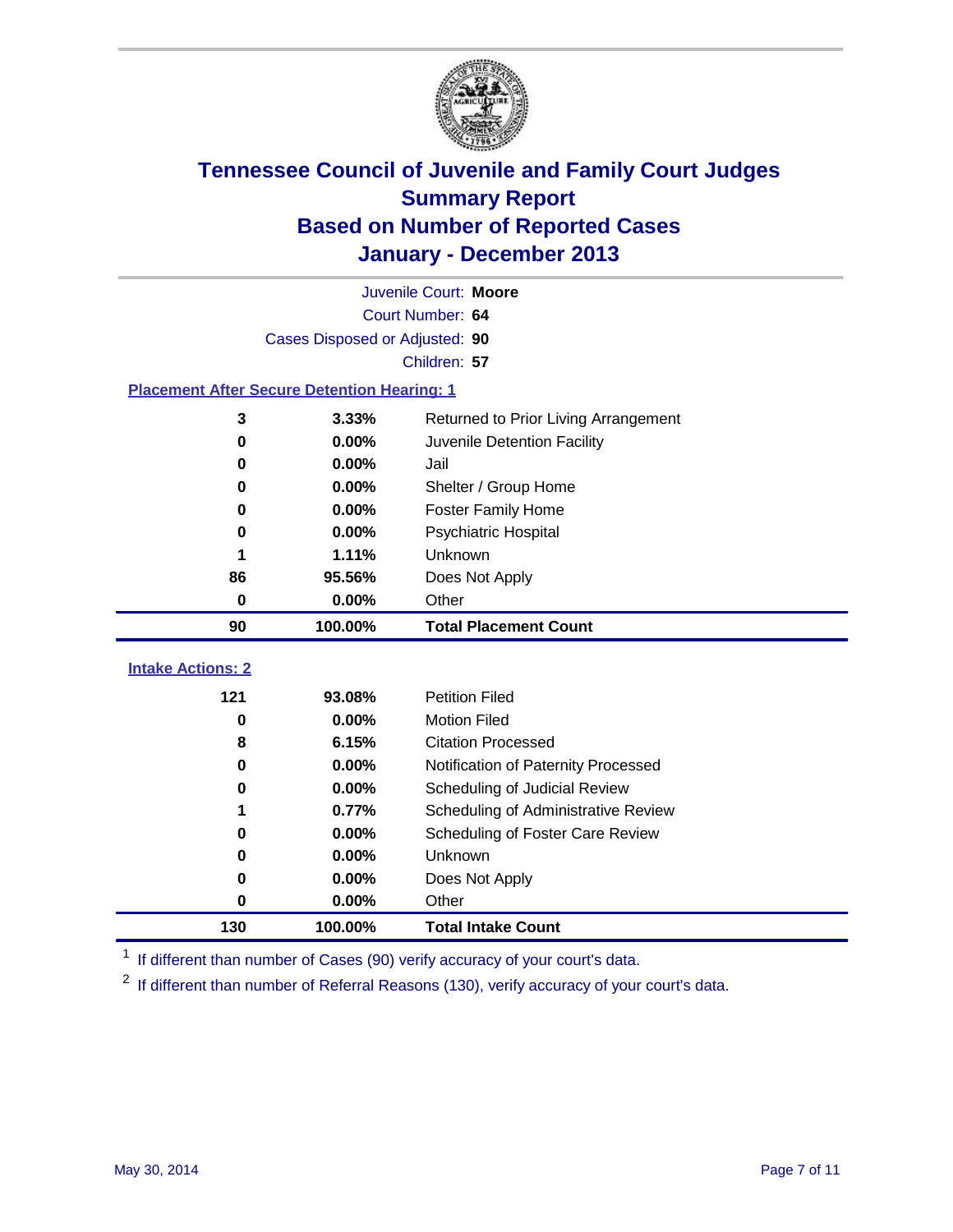

Court Number: **64** Juvenile Court: **Moore** Cases Disposed or Adjusted: **90** Children: **57**

#### **Last Grade Completed by Child: 1**

| 57           | 100.00% | <b>Total Child Count</b> |
|--------------|---------|--------------------------|
| $\bf{0}$     | 0.00%   | Other                    |
| 51           | 89.47%  | Unknown                  |
| $\mathbf 0$  | 0.00%   | Never Attended School    |
| 0            | 0.00%   | Graduated                |
| 0            | 0.00%   | <b>GED</b>               |
| $\bf{0}$     | 0.00%   | Non-Graded Special Ed    |
| 0            | 0.00%   | 12th Grade               |
| 3            | 5.26%   | 11th Grade               |
| $\mathbf{2}$ | 3.51%   | 10th Grade               |
|              | 1.75%   | 9th Grade                |
| 0            | 0.00%   | 8th Grade                |
| 0            | 0.00%   | 7th Grade                |
| 0            | 0.00%   | 6th Grade                |
| 0            | 0.00%   | 5th Grade                |
| 0            | 0.00%   | 4th Grade                |
| $\bf{0}$     | 0.00%   | 3rd Grade                |
| 0            | 0.00%   | 2nd Grade                |
| 0            | 0.00%   | 1st Grade                |
| 0            | 0.00%   | Kindergarten             |
| 0            | 0.00%   | Preschool                |
| $\bf{0}$     | 0.00%   | Too Young for School     |

| 57 | 100.00% | <b>Total Child Count</b> |  |
|----|---------|--------------------------|--|
| 51 | 89.47%  | Unknown                  |  |
| 5  | 8.77%   | No                       |  |
|    | 1.75%   | Yes                      |  |
|    |         |                          |  |

One child could be counted in multiple categories, verify accuracy of your court's data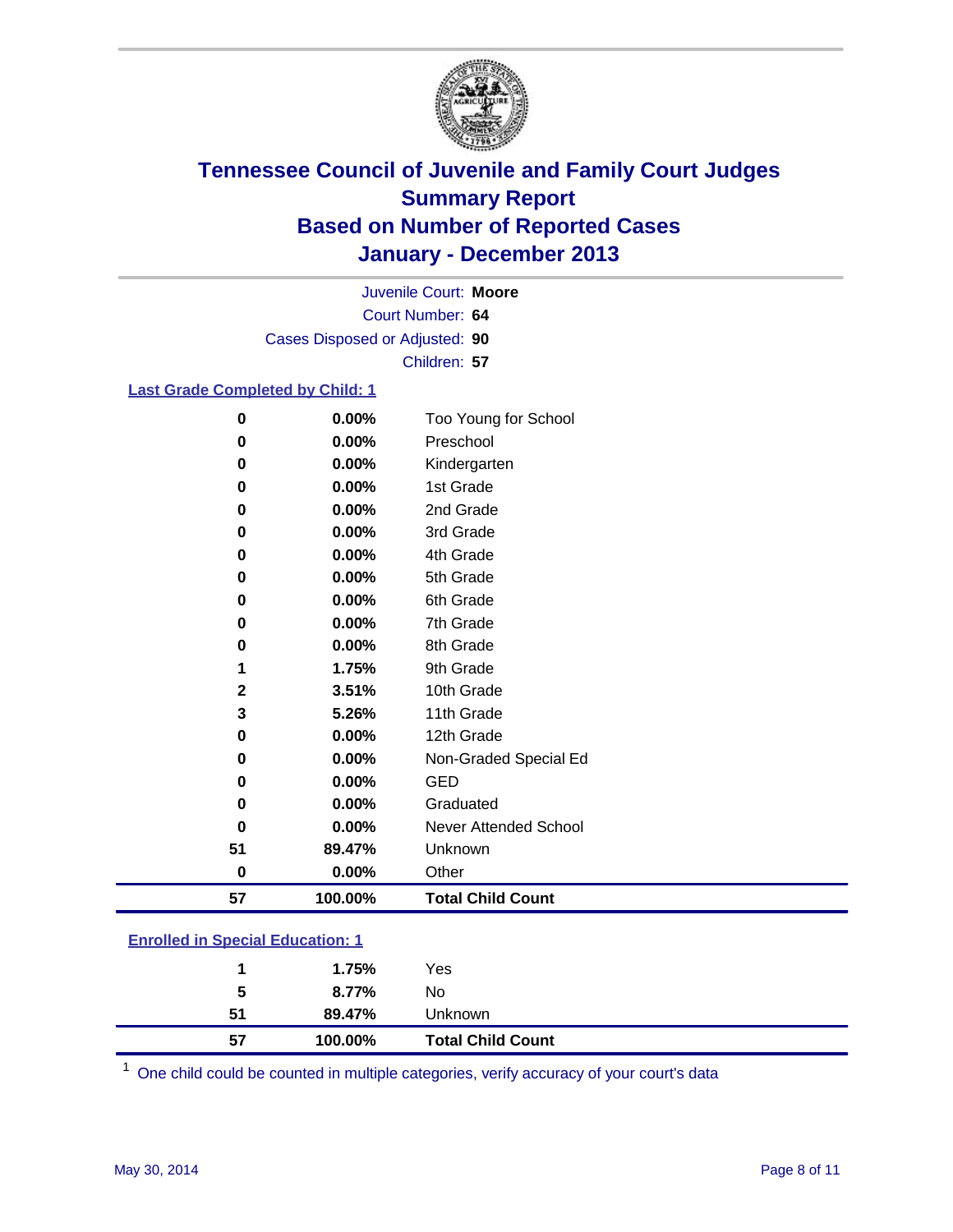

|                              |                                | Juvenile Court: Moore     |
|------------------------------|--------------------------------|---------------------------|
|                              |                                | Court Number: 64          |
|                              | Cases Disposed or Adjusted: 90 |                           |
|                              |                                | Children: 57              |
| <b>Action Executed By: 1</b> |                                |                           |
| 130                          | 100.00%                        | Judge                     |
| 0                            | $0.00\%$                       | Magistrate                |
| $\bf{0}$                     | $0.00\%$                       | <b>YSO</b>                |
| 0                            | $0.00\%$                       | Other                     |
| 0                            | $0.00\%$                       | Unknown                   |
| 130                          | 100.00%                        | <b>Total Action Count</b> |

### **Formal / Informal Actions: 1**

| 34       | 26.15%   | Dismissed                                        |
|----------|----------|--------------------------------------------------|
| 0        | $0.00\%$ | Retired / Nolle Prosequi                         |
| 22       | 16.92%   | <b>Complaint Substantiated Delinquent</b>        |
| 0        | $0.00\%$ | <b>Complaint Substantiated Status Offender</b>   |
| 0        | $0.00\%$ | <b>Complaint Substantiated Dependent/Neglect</b> |
| 0        | $0.00\%$ | <b>Complaint Substantiated Abused</b>            |
| 0        | $0.00\%$ | <b>Complaint Substantiated Mentally III</b>      |
| 0        | $0.00\%$ | Informal Adjustment                              |
| 0        | $0.00\%$ | <b>Pretrial Diversion</b>                        |
| 0        | 0.00%    | <b>Transfer to Adult Court Hearing</b>           |
| 0        | $0.00\%$ | Charges Cleared by Transfer to Adult Court       |
| 0        | $0.00\%$ | Special Proceeding                               |
| $\bf{0}$ | $0.00\%$ | <b>Review Concluded</b>                          |
| 74       | 56.92%   | Case Held Open                                   |
| 0        | $0.00\%$ | Other                                            |
| 0        | $0.00\%$ | Unknown                                          |
| 130      | 100.00%  | <b>Total Action Count</b>                        |

<sup>1</sup> If different than number of Referral Reasons (130), verify accuracy of your court's data.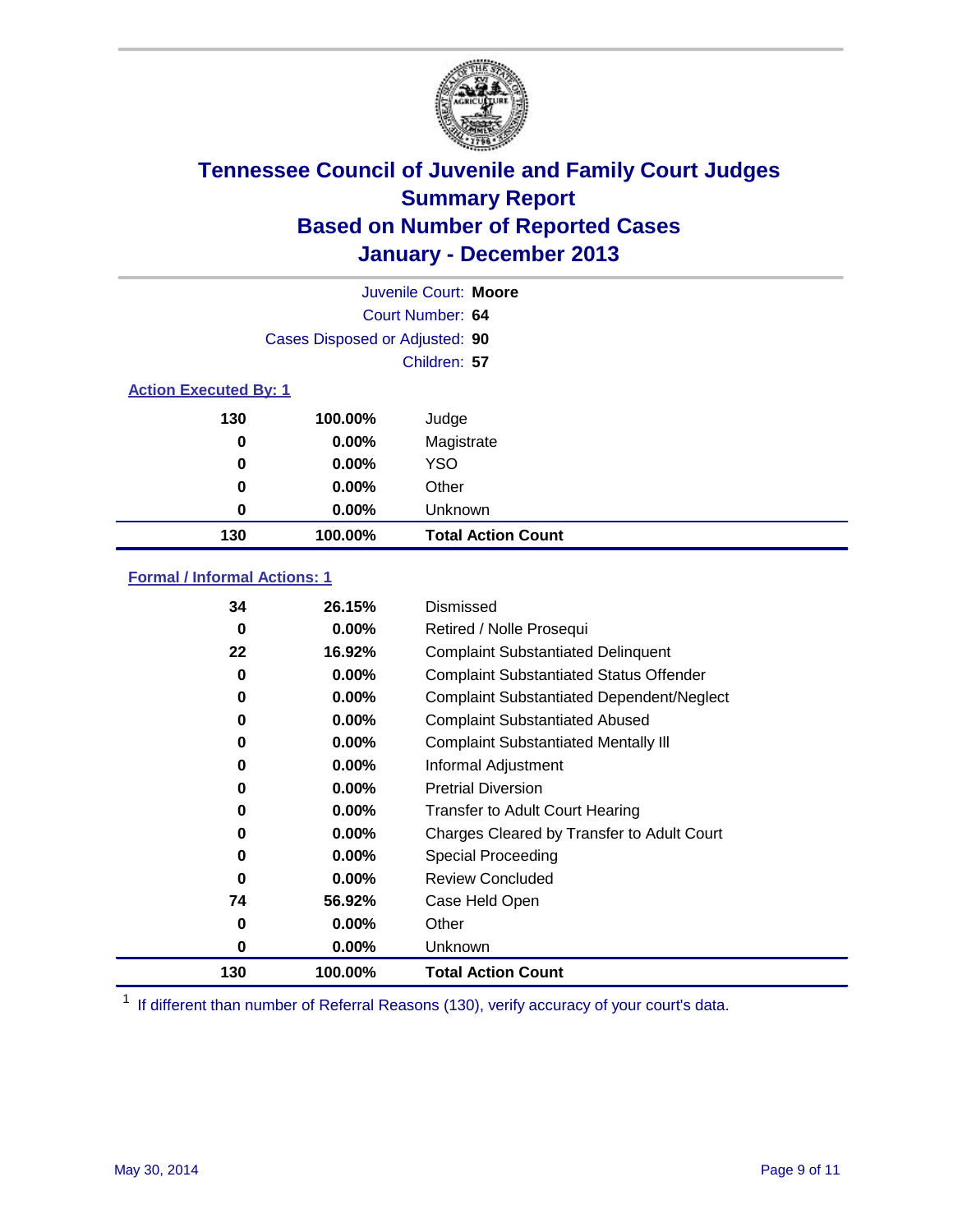

|                       |                                | Juvenile Court: Moore                                 |
|-----------------------|--------------------------------|-------------------------------------------------------|
|                       |                                | Court Number: 64                                      |
|                       | Cases Disposed or Adjusted: 90 |                                                       |
|                       |                                | Children: 57                                          |
| <b>Case Outcomes:</b> |                                | There can be multiple outcomes for one child or case. |
| 27                    | 24.77%                         | Case Dismissed                                        |
| 0                     | 0.00%                          | Case Retired or Nolle Prosequi                        |
| 0                     | 0.00%                          | Warned / Counseled                                    |
| 37                    | 33.94%                         | Held Open For Review                                  |
| 1                     | 0.92%                          | Supervision / Probation to Juvenile Court             |
| 0                     | 0.00%                          | <b>Probation to Parents</b>                           |
| 0                     | 0.00%                          | Referral to Another Entity for Supervision / Service  |
| 1                     | 0.92%                          | Referred for Mental Health Counseling                 |
| 0                     | 0.00%                          | Referred for Alcohol and Drug Counseling              |
| 0                     | 0.00%                          | <b>Referred to Alternative School</b>                 |
| 0                     | 0.00%                          | Referred to Private Child Agency                      |
| 0                     | 0.00%                          | Referred to Defensive Driving School                  |
| 0                     | 0.00%                          | Referred to Alcohol Safety School                     |
| 0                     | 0.00%                          | Referred to Juvenile Court Education-Based Program    |
| 0                     | 0.00%                          | Driver's License Held Informally                      |
| 0                     | 0.00%                          | <b>Voluntary Placement with DMHMR</b>                 |
| 0                     | 0.00%                          | <b>Private Mental Health Placement</b>                |
| 0                     | 0.00%                          | <b>Private MR Placement</b>                           |
| 0                     | 0.00%                          | Placement with City/County Agency/Facility            |
| 0                     | 0.00%                          | Placement with Relative / Other Individual            |
| 0                     | 0.00%                          | Fine                                                  |
| 21                    | 19.27%                         | <b>Public Service</b>                                 |
| 2                     | 1.83%                          | Restitution                                           |
| 0                     | 0.00%                          | <b>Runaway Returned</b>                               |
| 0                     | 0.00%                          | No Contact Order                                      |
| 0                     | 0.00%                          | Injunction Other than No Contact Order                |
| 0                     | 0.00%                          | <b>House Arrest</b>                                   |
| 0                     | 0.00%                          | <b>Court Defined Curfew</b>                           |
| 0                     | 0.00%                          | Dismissed from Informal Adjustment                    |
| 0                     | 0.00%                          | <b>Dismissed from Pretrial Diversion</b>              |
| 0                     | 0.00%                          | Released from Probation                               |
| 0                     | 0.00%                          | <b>Transferred to Adult Court</b>                     |
| 0                     | 0.00%                          | <b>DMHMR Involuntary Commitment</b>                   |